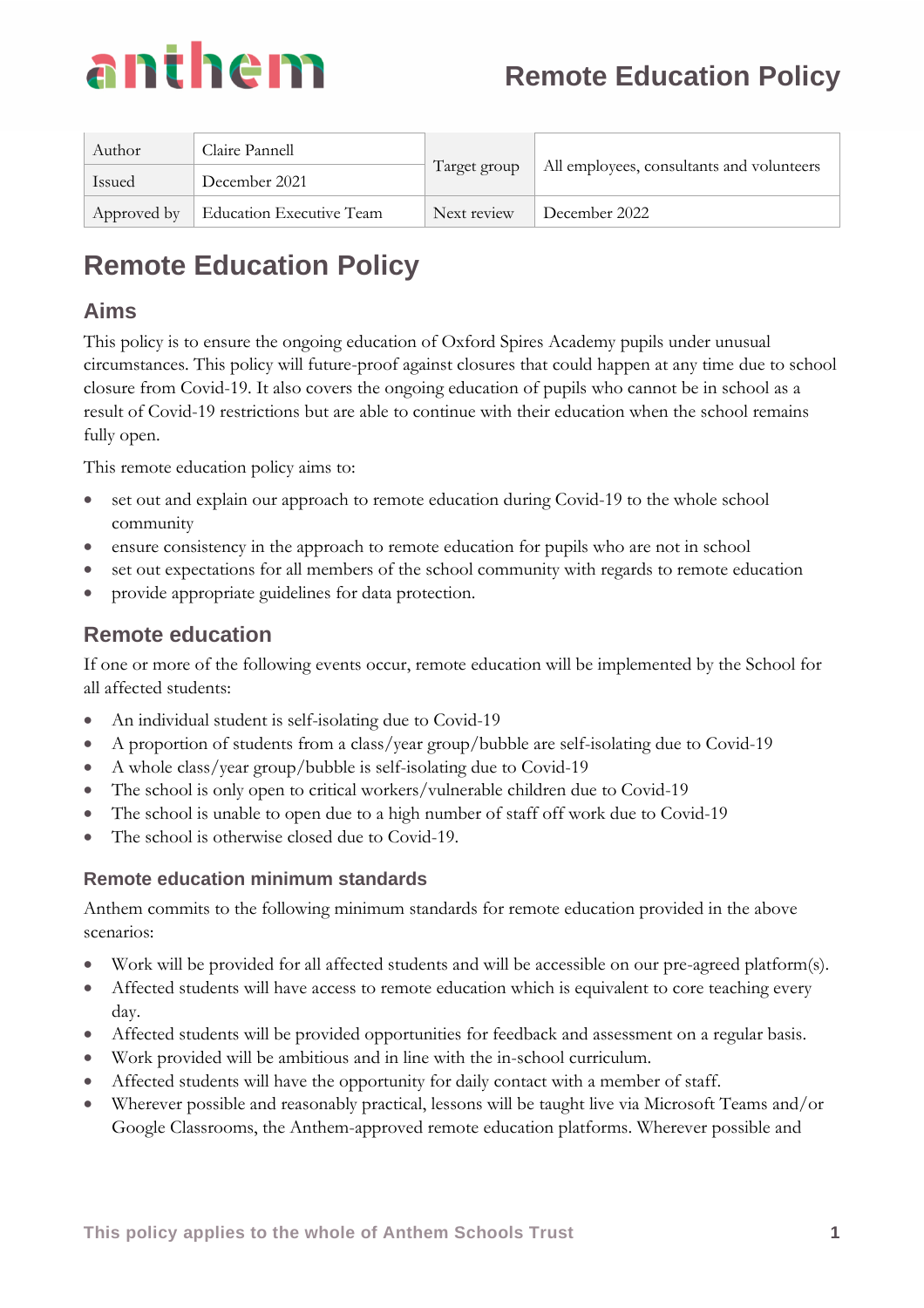reasonably practical these lessons will be delivered by the designated class teacher as per each student's timetable.

#### **Remote educational provision**

For all students affected as above, we will provide access to a weekly timetable of remote education activities. Equivalent provision will be provided for all affected students, whether an individual or a whole class is isolating or otherwise affected. This is to ensure equality of provision. Our remote learning offer will be shared through our parent and staff updates. Lessons will link to our long-term curriculum plans and the learning those in school will or would be doing, while remaining manageable for staff to prepare on top of their usual weekly workload. To do this, we will sometimes make use of a number of carefully selected and high-quality online materials such as quizzes from agreed platforms and carefully selected lesson content.

We appreciate that some families won't be able to engage with the full timetable, and in this case we will, through discussion, agree which lessons students should prioritise to complete each day, whilst also providing stretch opportunities. Staff will set out how and when feedback will be given and endeavour to view and feedback on as much of student's work as they are able, while balancing their workload inside of school. This feedback may consist of:

- annotations on the student online work
- use of a pre-determined "Rubric,"
- summary comments after a piece or series of pieces of work
- marks achieved in an online quiz.
- Verbal feedback in a live segment.

We commit to putting in place remote education from the first day an affected student is off school, however please note there may initially be an interim period of one or two days before the whole program and normal ongoing support is accessible and ready.

### **Platforms and how to access**

Anthem-approved remote education platforms are Google Classrooms and Microsoft Teams.

Parents and students can access this school's remote education offer by going to the academy website [\(www.oxfordspiresacademy.org](http://www.oxfordspiresacademy.org/)) then clicking on "Students" and "Student Portal"

### **Support to enable students to access remote education**

We understand that remote education during current times presents new challenges for many. We commit to the following to help support students to access remote education:

- Ensuring all students complete an Anthem Remote Education Agreement prior to accessing the online learning platforms.
- Using IT/Computer Science lessons to upskill students in our online learning platform through delivering all elements of the lesson through this platform.
- Providing instructions for logging on to the Student Portal on our website underneath the Student Portal link.
- Providing "How to" pdf guides on the Student Portal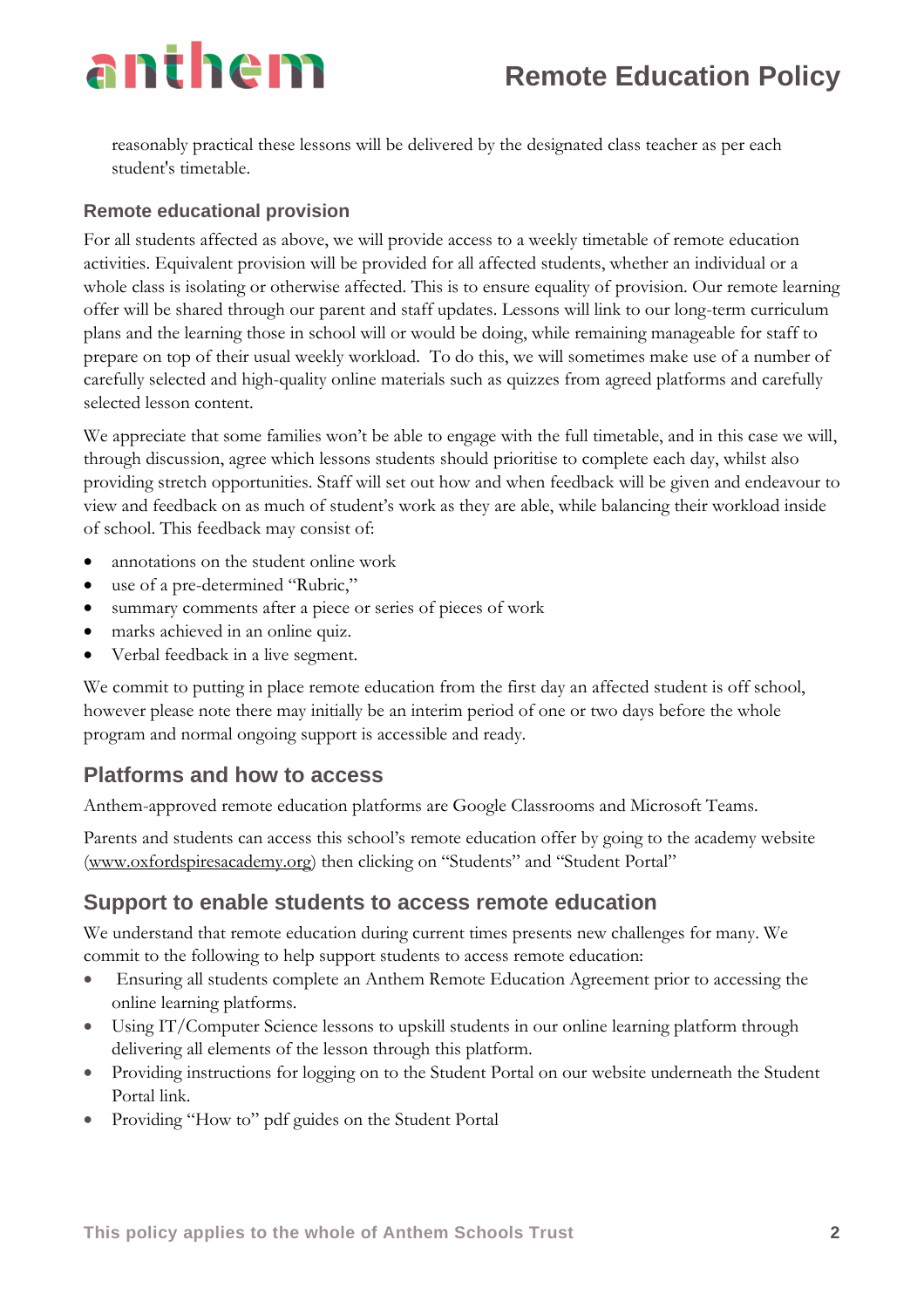# **Remote Education Policy**

- Providing video tutorials that students can access from home to support students with accessing and using MS Teams. (These are available on the "Year 7", "Year 8" etc teams.)
- Practising the use of Teams on a daily basis by setting home learning via Teams
- Teachers will demonstrate in class how to access, complete and turn in work set for homework.
- Access to the ICT Network team to support with technology issues [\(Ictsupport@spires.anthemtrust.uk\)](mailto:Ictsupport@spires.anthemtrust.uk)
- Information videos for parents hosted on this Youtube Playlist: <https://youtube.com/playlist?list=PL-BXDPlvzRbmMdm3cNc9aVKb7yNXp4xIM>
- Proving practical support with technology where possible.

We support student access to appropriate technology through:

- Offering loan laptops from DFE and school funds.
- Posting reduced price device offers from our suppliers on Parentpay.

Where families cannot access the online work we will provide physical work.

If parents are experiencing technical difficulties we encourage them to email [ictsupport@spires.anthemtrust.uk](mailto:ictsupport@spires.anthemtrust.uk) for support.

If families are struggling to access suitable devices to use at home, please contact [skhan@spires.anthemtrust.uk](mailto:skhan@spires.anthemtrust.uk) for support.

### **Roles and responsibilities**

#### **Teachers**

When providing remote education, teachers will be available between 9am and 4pm. If a teacher is unable to work for any reason during this time, for example due to sickness or caring for a dependent, they should report this using the normal absence procedure.

When providing remote education, teachers are responsible for:

Key Stage 3:

- Setting work through the assignments tab:
	- o For each class timetabled that day.
	- o Including an element of video delivery
	- o That should take the student approx. one hour to complete.
	- o Which should be completed on Class Notebook (including pasting a photo of work completed on paper) or attached as a document to the assignment.
	- o Making full use of the Subject Team to ensure collaboration, sharing of resources, consistency and reduction of workload.

Key Stage 4 & 5:

• Providing live access to the normal timetabled lesson.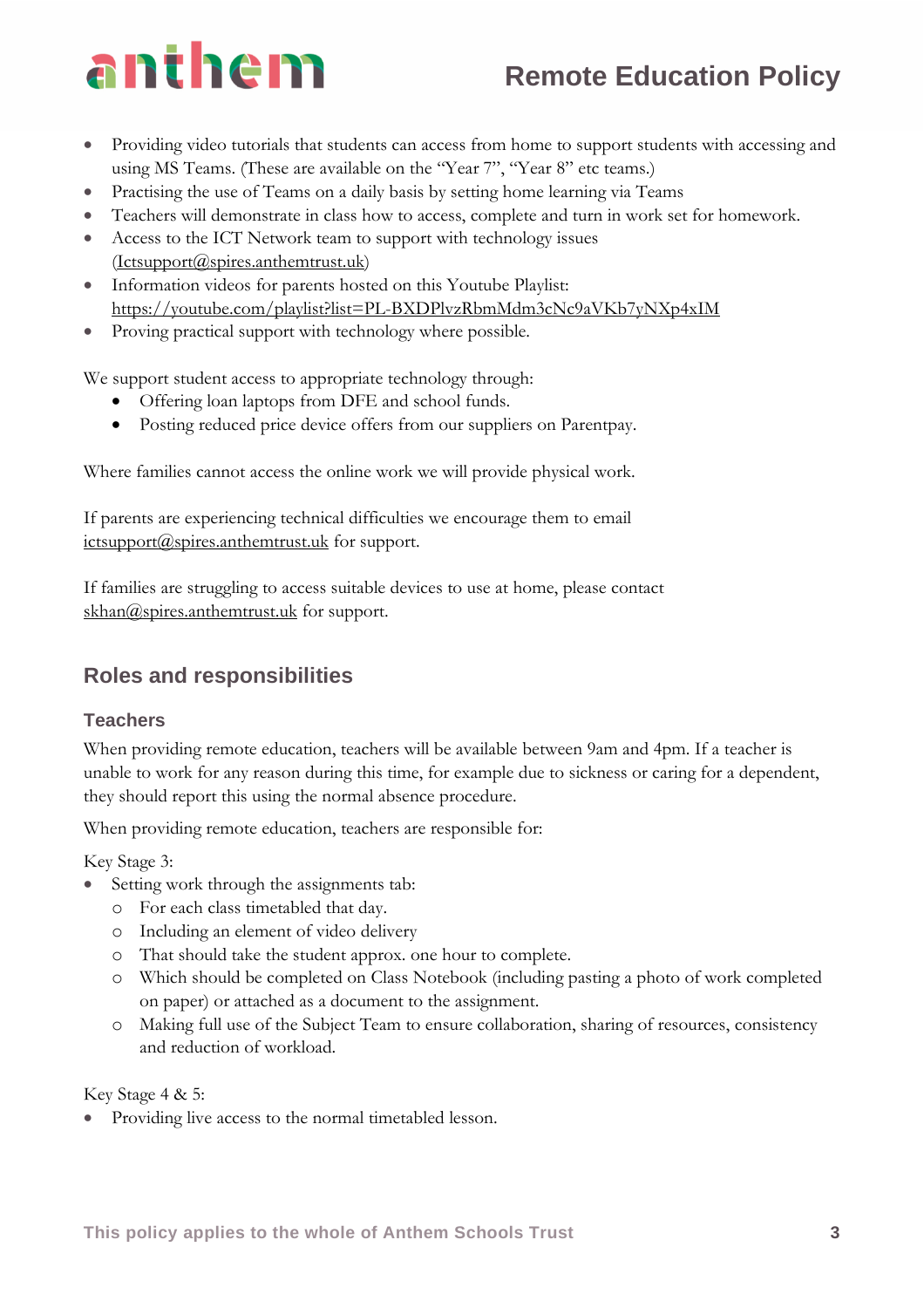

All Students:

- Planning lessons for their classes and making these available to students who are working remotely on Microsoft Teams.
- Following the school timetable, including any revised timetables in place in the event of tiered lock downs.
- Working closely with other teachers and staff to support all students with accessing carefully planned lesson sequences.
- Providing feedback on work by explaining to students how and when they will receive feedback which could include any or any combination of:
	- o Annotations on their work in Class Notebook using text, coloured text, highlighted sections, copy-pasted sections for review.
	- o Audio comments on their work in Class Notebook.
	- o Use of stickers to celebrate success.
	- o Use of a pre-determined rubric to give feedback on objectives achieved or effort.
	- o Use of summary comments after a piece or series of pieces of work
	- o Distributing a class feedback page in Class Notebook that gives students a summary evaluation of the class progress to date including what is going well, what common misconceptions are and areas to develop in future lessons.
	- o Points scored in an online quiz
	- o Awarding House Points and Commendations on Go4Schools in line with the academy rewards policy.
	- o Giving verbal feedback in a live segment.
- Looking carefully at work completed by students on MS Teams and using this to inform planning.
- Responding to quizzes or assignments completed online with praise, comments, scores or next steps.
- Keeping in touch with pupils who aren't in school and their parents by
	- $\Theta$  Giving housepoints and commendations when students complete assignments.
	- $\Theta$  Recording "Remote work not done" on Go4Schools after an assignment deadline has passed. (This will not effect student point scores.)

Teachers must follow the Online Safety – Staff guidance.

#### **Teaching assistants**

When assisting with remote education, teaching assistants will be available between 9am and 4pm or their normal working hours.

If a teaching assistant is unable to work for any reason during this time, for example due to sickness or caring for a dependant, they should report this using the normal absence procedure.

When assisting with remote education, teaching assistants are responsible for:

Supporting individual students online as directed by the SENCO. This could include:

- A phone / Teams call with the student to support with the task
- Emailing the student with support
- Helping the teacher differentiate the lesson to make it accessible for the student.

Attending virtual meetings with staff, parents and pupils ensuring you:

o Only use MS teams and record your meetings for your records and safety of all.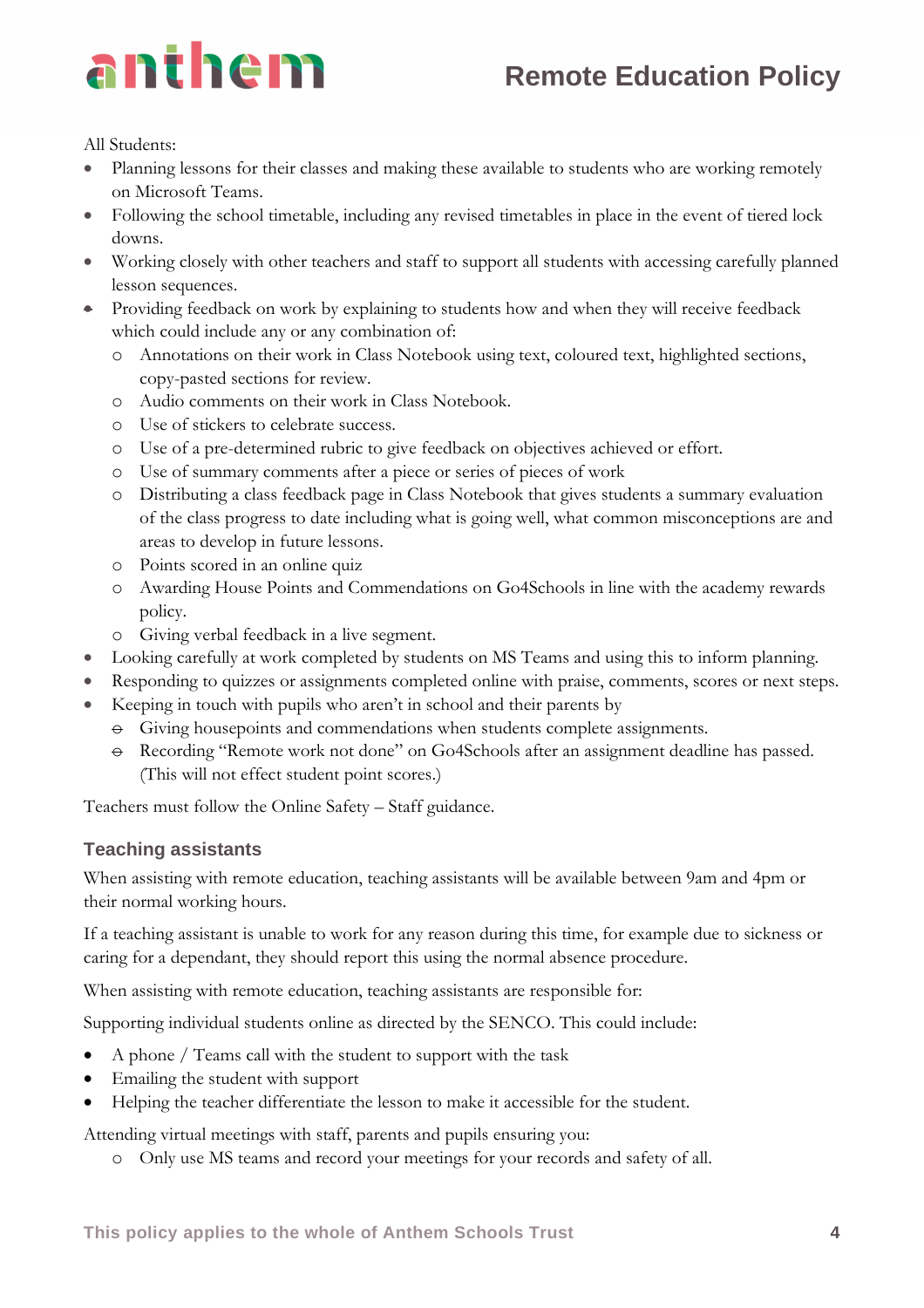

- o Are dressed professionally
- o Use a quiet area where noise will not disrupt the conversation
- o Use the virtual backgrounds available on Teams to maintain privacy.

If teaching assistants are also working in school they will let isolating students know when they will contact them for support.

Teaching assistants must follow the Online Safety – Staff guidance.

#### **Heads of Faculty**

Alongside their teaching responsibilities, subject leads are responsible for:

- Identify a lead practitioner for the Remote Education expert group.
- Review their curriculum sequencing to ensure it remains fit for purpose.
- Work with Senior Leaders to identify their specific remote learning strategy.
- Work with senior leaders to identify training needs within their team.
- Work with their PLN leads to establish best practice in their subject area.
- Develop collaboration through the subject planning teams to ensure consistency, sharing good practice and reduction of workload.
- Alerting teachers to resources that could be helpful in their remote learning (Eg from Oak National Academy)
- Ensure all work set is appropriate, consistent and according to the established timetable
- Monitor the effectiveness of online teaching and seek support where needed.
- Support team wellbeing by identifying ways in which technology and collaboration can reduce workload.

#### **Senior leaders**

Alongside any teaching responsibilities, senior leaders are responsible for:

- Ensure colleagues have the technology, skills and time to fulfil the aims by:
	- o Ensuring online systems are fit for purpose and well maintained.
	- o Supporting colleagues with home technology needs.
	- o Providing online, small group and 1-2-1 training.
	- o Developing an expert group with sufficient skills to support their teams.
- Support students who don't have appropriate technology at home by:
	- o Surveying the student body to identify students without appropriate technology at home.
	- o Offering a low cost purchase scheme for families that can afford this.
	- o Offering free loans to the most vulnerable students.
	- o Source donations of equipment from government and charitable sources.
- Co-ordinate the remote learning approach across the school including daily monitoring of engagement.
- Monitor the effectiveness of remote learning through work sampling and line management.
- Monitor the security of remote learning systems, including data protection and safeguarding considerations.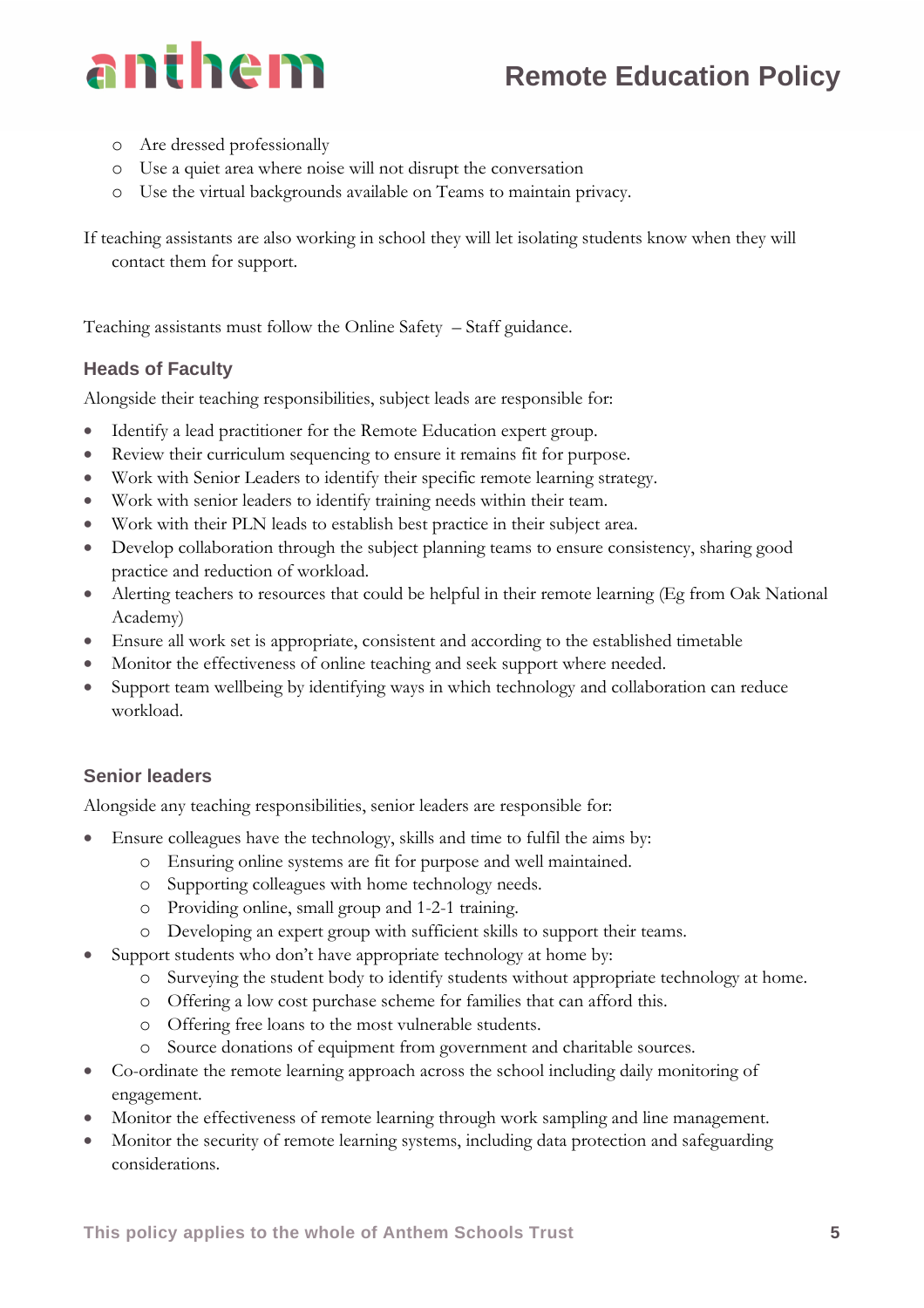# **Remote Education Policy**

- Support staff wellbeing by identifying ways in which technology and collaboration can reduce workload. Maintain subscription to [www.educationsupport.org.uk](http://www.educationsupport.org.uk/) for all staff.
- Senior Vice Principal, Maurice Dixon to lead on Remote Education

#### **Designated safeguarding lead**

The DSL is responsible for:

The DSL is responsible for managing and dealing with all safeguarding concerns. For further information, please see the Safeguarding and Child Protection Policy.

#### **IT staff**

IT staff are responsible for:

- Fixing issues with systems used to set and collect work.
- Helping staff and parents with any technical issues they're experiencing.
- Reviewing the security of remote education systems and flagging any data protection breaches to the data protection officer.
- Assisting pupils and parents with accessing the internet or devices.

#### **Pupils and parents**

We expect pupils learning remotely to:

- Be contactable during the school day although we understand that you may not always be in front of a device the entire time.
- Complete work to the deadline set by teachers.
- Seek help if you need it, from teachers or teaching assistants.
- Alert teachers if you are not able to complete work.
- When attending live lessons or conversations with school staff, to dress appropriately (no pyjamas or offensive images/wording) and to have an appropriate background (ideally a clear background with no other people in view, with no offensive imagery).
- To be kind, considerate and respectful when communicating with other students and school staff online, in line with the school's Behaviour Policy and Anti-Bullying policy.
- To complete the Anthem Remote Education Agreement and be aware of the Online-Safety Policy for parents and pupils.

We expect parents with children learning remotely to:

- Make the school aware if your child is sick or otherwise can't complete work.
- Seek help from the school if you need it.
- Be respectful when making any complaints or concerns known to staff.
- Be aware of the Anthem Remote Education Agreement and Online-Safety Policy for parents and pupils.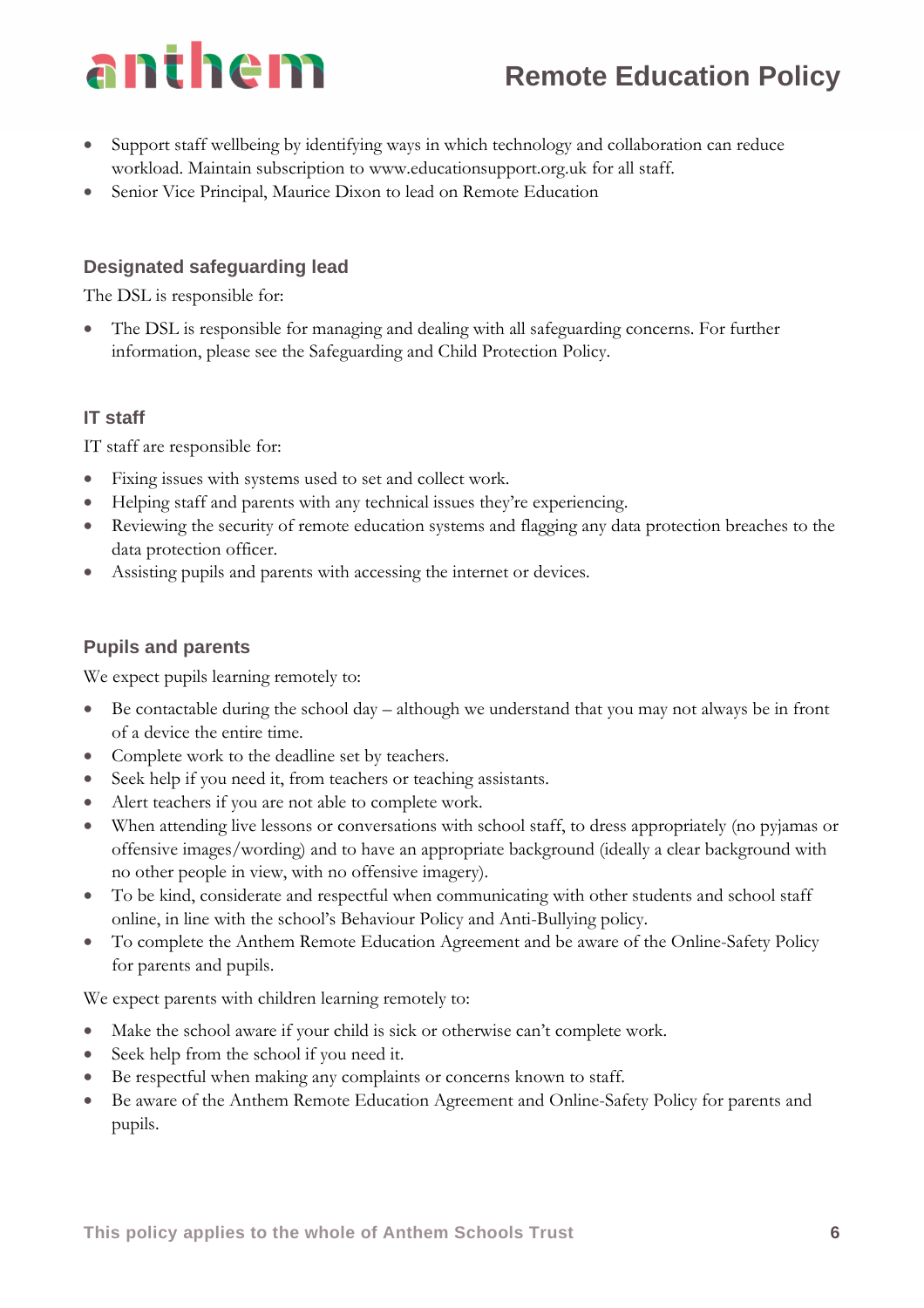

#### **Anthem**

The Trust is responsible for:

- Working across all schools in the Trust to develop a remote education strategy, as set out within this remote education policy.
- Setting up CPD for remote education.
- Enabling peer support on remote education between schools across the Trust, for example via the PLN network.
- Monitoring the school's approach to providing remote education to ensure education remains as high quality as possible.
- Ensuring that staff are certain that remote education systems are appropriately secure, for both data protection and safeguarding reasons.

## **Live teaching**

Whenever possible and reasonably practical, schools will deliver live teaching. Online lessons may be recorded, or they may be delivered live. Live teaching will only be delivered if the following criteria can be met:

- It has to be safe
- It has to be inclusive
- It has to be the most effective approach to the learning

Live teaching will only be considered once basic access to lesson resources for all relevant students is in place. Where lessons are delivered live, the 'live teaching and other live online school sessions protocol' will be followed.

## **Children with SEND**

It is primarily the role of the SENCo to ensure all SEND needs are supported effectively and that appropriate resources are allocated and available to meet pupil need. However, all teachers and teaching assistants have a duty to support children with SEND. Teachers should ensure that work is differentiated as required for all learners when setting online tasks.

To support children with SEND and or learning difficulties with remote education, the SENCo will:

- know which students they are expected to support
- have a good knowledge of student need, the barriers they may face and how best to support
- share access to Pupil Passports, SEND or EHCP plans to ensure successful strategies and interventions are used to support
- ensure that statutory EHCP Part F school provisions are covered.

Support will include:

- Deploying Teaching and Learning Support Assistants effectively
- Ensuring pupils can access all necessary learning platforms and know what is expected of them.
- Reviewing T&L resources from subject staff on TEAMS to ensure engagement is possible.
- Checking the work to be completed each day and any deadlines and sharing this with pupils.
- Ensuring EHCP Risk Assessments are known, adhered to.
- Delivering interventions and teaching individuals as directed by the SENCo.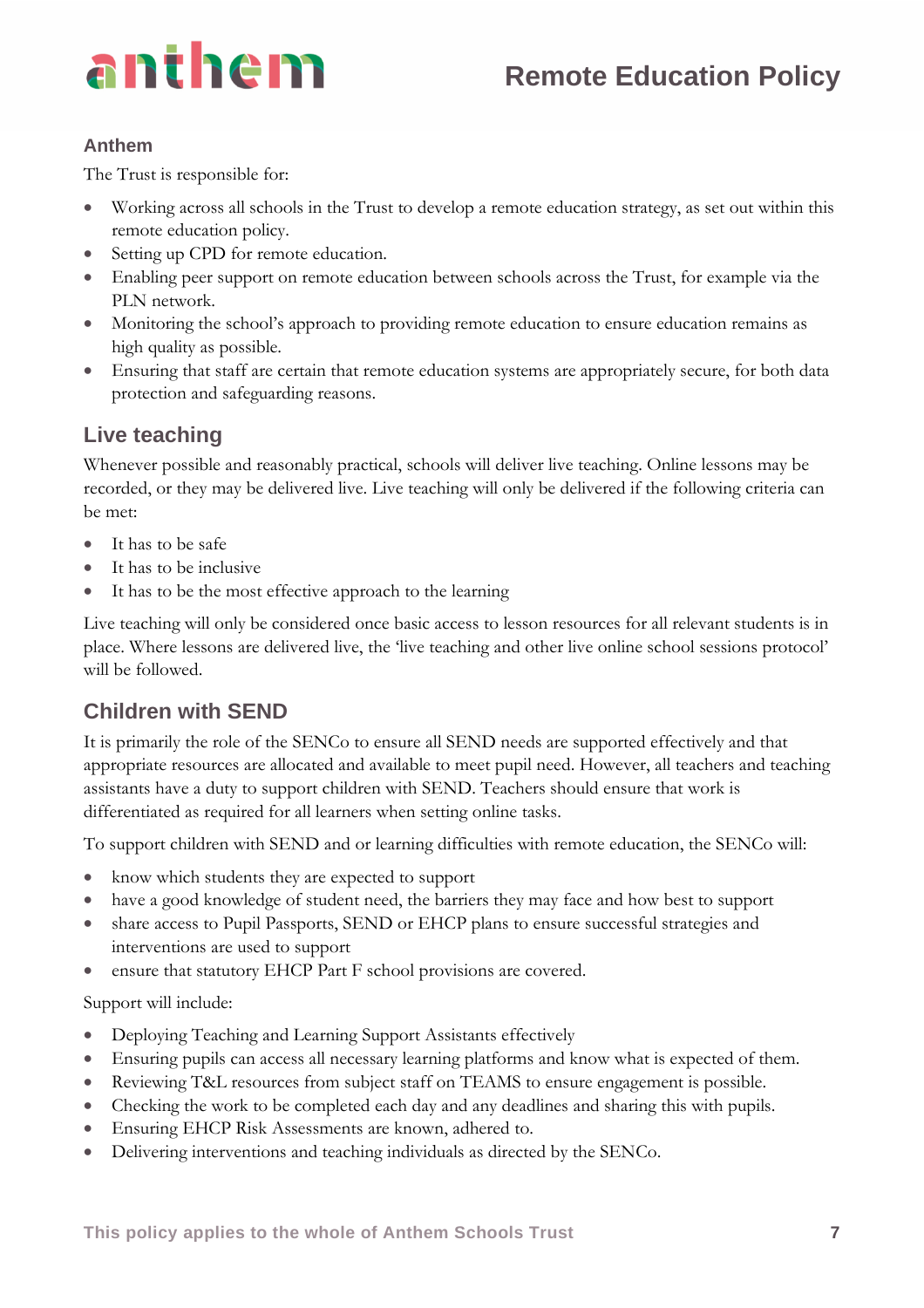# **Remote Education Policy**

- Researching and resourcing any additional resources necessary for personalised learning.
- Liaison with outside agencies as appropriate.
- Attending virtual meetings with teachers, parents and pupils as necessary and directed by SENCo.
- If teaching assistants will also be working in school, where relevant explain who will cover the responsibilities above during this time.
- Ensuring class/subject resources and lessons on Teams are accessible and appropriately differentiated as part of Quality First Teaching by all staff on all occasions.
- Support and contact from class/subject staff on a personalised basis as appropriate.

All SEND students should continue to receive allocated outside agency support remotely where appropriate and possible (provided by agencies) and time will need to be allocated to co-ordinating this work also.

### **Who to contact**

If you have any questions or concerns about remote education, please contact the following individuals:

- Issues in setting work talk to the relevant Head of faculty or SENCo
- Issues with behaviour talk to the relevant Head of House
- Issues with IT talk to IT staff, Atheek Nihas and Matthew Lord [ICTSupport@Spires.Anthemtrust.UK](mailto:ICTSupport@Spires.Anthemtrust.UK)
- Issues with their own workload or wellbeing talk to their tutor.
- Concerns about data protection talk to the school data protection lead, Hayley Munro [HMunro@spires.anthemtrust.uk](mailto:HMunro@spires.anthemtrust.uk)
- Concerns about safeguarding talk to the DSL, Shelley Baker [SBaker@spires.anthemtrust.uk](mailto:SBaker@spires.anthemtrust.uk)
- If parents and/or students require support with gaining digital access at home, please email [ICTSupport@Spires.anthemtrust.UK](mailto:ICTSupport@Spires.anthemtrust.UK)
- If any pupil has worries or concerns during this period of remote teaching then they should contact their tutor by email at the school, the DSL  $(SBaker@spires.annotation.html)$  or, alternatively, they can contact Childline via the following website: [https://www.childline.org.uk/get](https://www.childline.org.uk/get-support/contacting-childline)[support/contacting-childline](https://www.childline.org.uk/get-support/contacting-childline)

Communication between staff and pupils/families must be through the authorised school systems above and not through email, personal social media accounts, nor personal phones. It should follow the usual rules outlined in the Staff Code of Conduct, Home School Agreement, Remote Education Agreement, Online Safety Policy and Acceptable Use Agreements.

## **Safeguarding and remote education**

With the increased use of digital technologies that comes with remote education, safeguarding implications need careful consideration. Parents are advised to spend time speaking with their child(ren) about online safety and reminding them of the importance of reporting to an adult anything that makes them feel uncomfortable online. Please refer to the Interim Online Safety Policy for further information.

While we will be doing our best to ensure links shared are appropriate, there may be tailored advertising which displays differently in your household or other changes beyond our control. If parents or students have any concerns over any online content related to the school or Trust they can contact the school or the Trust via enquiries $@$ anthemtrust.uk.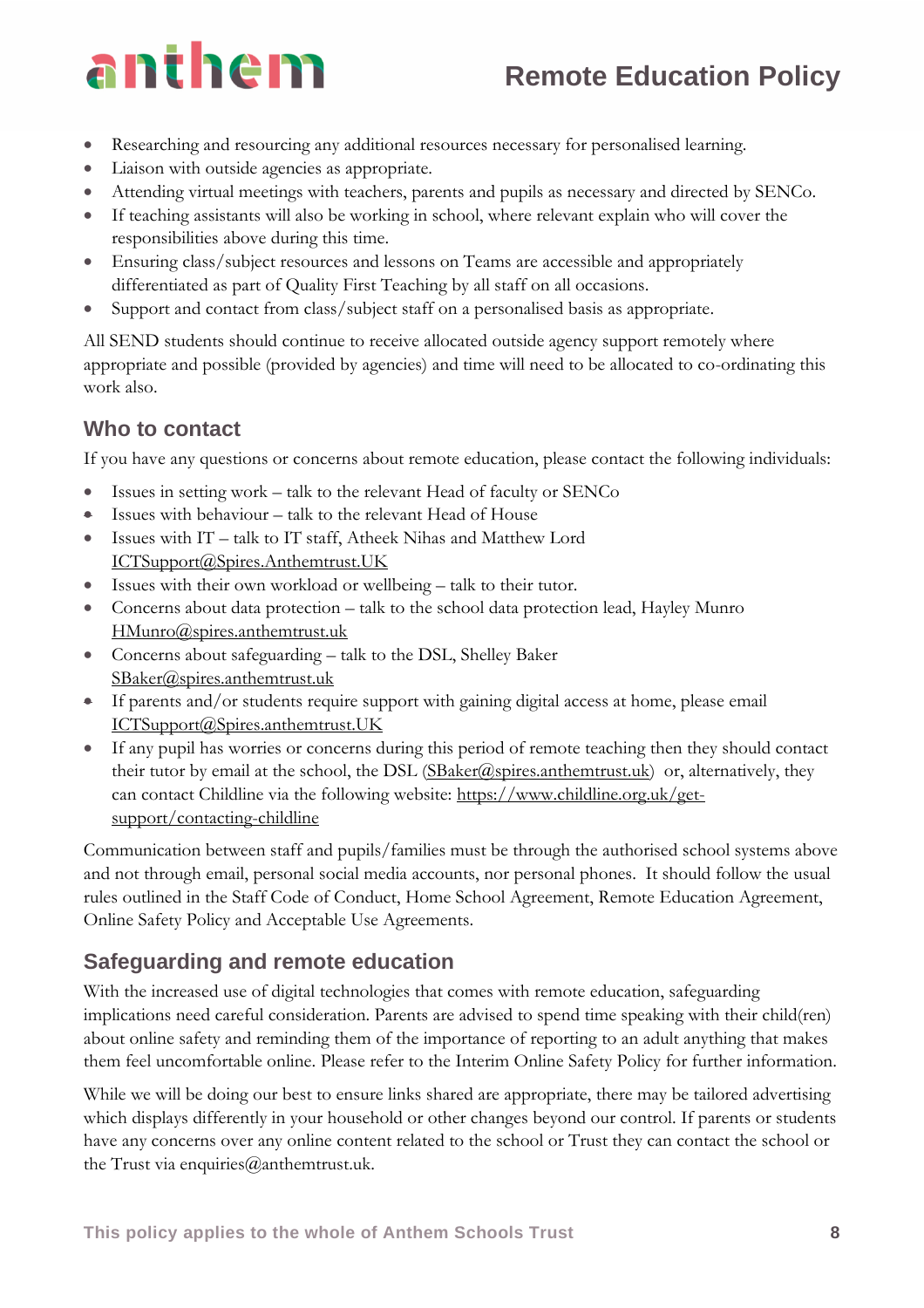# **Remote Education Policy**

If parents have any safeguarding concerns that need discussing, they should contact the DSL, Shelley Baker [\(SBaker@spires.anthemtrust.uk\)](mailto:SBaker@spires.anthemtrust.uk) Staff should continue to be vigilant at this time and follow our usual Online Safety for Staff and Child Protection and Safeguarding Policy and procedures.

## **Data protection**

#### **Accessing personal data**

When accessing personal data for remote education purposes, all staff members will:

- Access information only using their school login details.
- Only access data from SIMS, Go4Schools, CPOMs and Microsoft Office or other approved school cloud storage system.
- Ensure the privacy of all data viewed by closing windows when finished and locking the screen when taking a brief break.
- Only access data from academy provided or approved devices.
- Follow the Acceptable Use Agreement and the Online Safety policy for staff.

#### **Processing personal data**

Staff members may need to collect and/or share personal data such as email addresses and telephone numbers as part of the remote education system. As long as this processing is necessary for the school's official functions, individuals won't need to give permission for this to happen.

Staff will only collect and/or share as little personal data as possible online.

#### **Keeping devices secure**

All staff members are expected to take appropriate steps to ensure their devices remain secure. This includes, but is not limited to:

- Keeping the device password-protected strong passwords are at least eight characters, with a combination of upper and lower-case letters, numbers and special characters (e.g. asterisk or currency symbol).
- Ensuring the hard drive is encrypted this means if the device is lost or stolen, no one can access the files stored on the hard drive by attaching it to a new device.
- Making sure the device locks if left inactive for a period of time.
- Not sharing the device among family or friends.
- Installing antivirus and anti-spyware software.
- Keeping operating systems up to date always install the latest updates.

#### **Monitoring arrangements**

This policy will be reviewed every year by the Trust. The Education Executive Team will monitor the implementation of this policy.

### **Links with other policies**

This policy is linked to our:

• School Behaviour Policy and Covid-19 Addendum